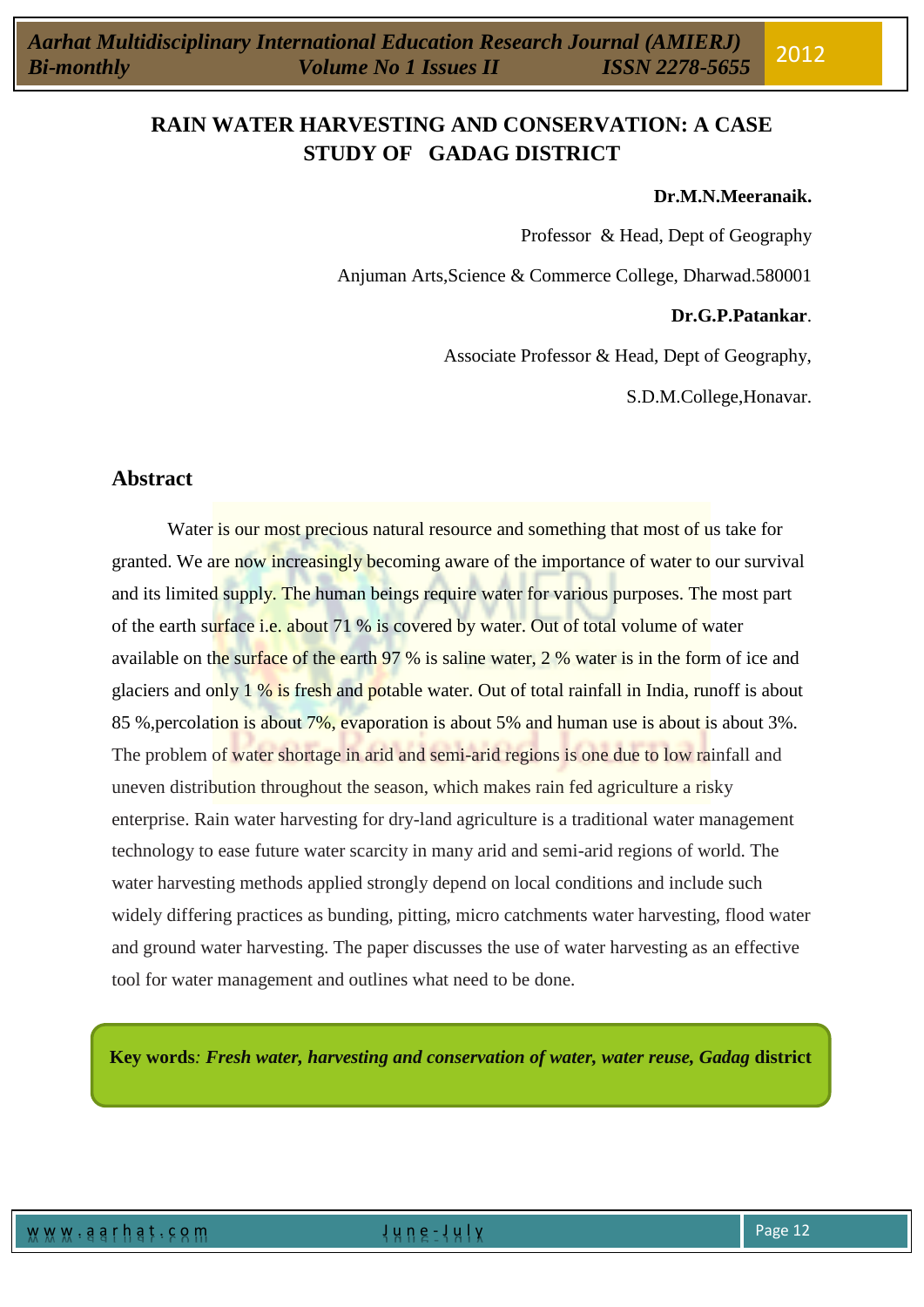## **1. Introduction**

Water is essential for all life and used in many different ways, it is also a part of the larger ecosystem in the reproduction of the bio- diversity depends. Fresh water scarcity is not limited to the arid climate regions, but in areas with good supply the access of safe water is becoming critical problem. Lack of water is caused by low water storage capacity, low infiltration, larger inter annual and annual fluctuations of precipitation (due to monsoon rains) and high evaporation demand. The term water harvesting was probably used first by Geddes of the University of Sydney. He defined as the collection and storage of any form of water either runoff or creek flow for irrigation use. Meyer's of USDA, USA has defined it as the practice of collecting water from an area treated to increase runoff from rainfall. Recently Currier, USA has defined it as the process of collecting natural precipitation from prepared watershed for beneficial use. Now a day's water harvesting has become a general term for collecting and storing runoff water or creek flow, resulting from rain in soil profile and reservoirs both over surface /under surface. Previously this was used for arid and semi arid areas, but recently their use has been extended to sub humid and humid regions too. In India water harvesting means utilizing the erratic monsoon rain for raising good crops in dry tracks and conserve the excess runoff water for drinking and for recharging purpose.

#### **2. Review of Rain Water Harvesting**

Water harvesting like many techniques in use today is not new. It is practiced as early as 4500 B.C. by the people of Ur and also latest by the Nabateans and other people of the Middle East. While the early water harvesting techniques used natural materials, 20th century technology has made it possible to use artificial means for increasing runoff from precipitation. The system involved clearing hill sides to smooth the soil and increase runoff and then building contour ditches to collect the water and carry it to low lying fields farms had evolved into relatively sophisticated systems. The next significant development was the construction of roadbed catchments as described by the public works Department of Western Australia in 1956. They are so called because the soil is graded into ditches. These ditches convey the collected water to a storage reservoir. Lauritzan, USA has done pioneering work in evaluating plastic and artificial rubber membranes for the construction of catchments and reservoirs during 1950's. In 1959, Mayer of water conservation laboratory, USA began to investigate materials that caused soil to become hydrophobic or water repellent. Early 1960, research programmes in water harvesting were also initiated in Israel. Water harvesting was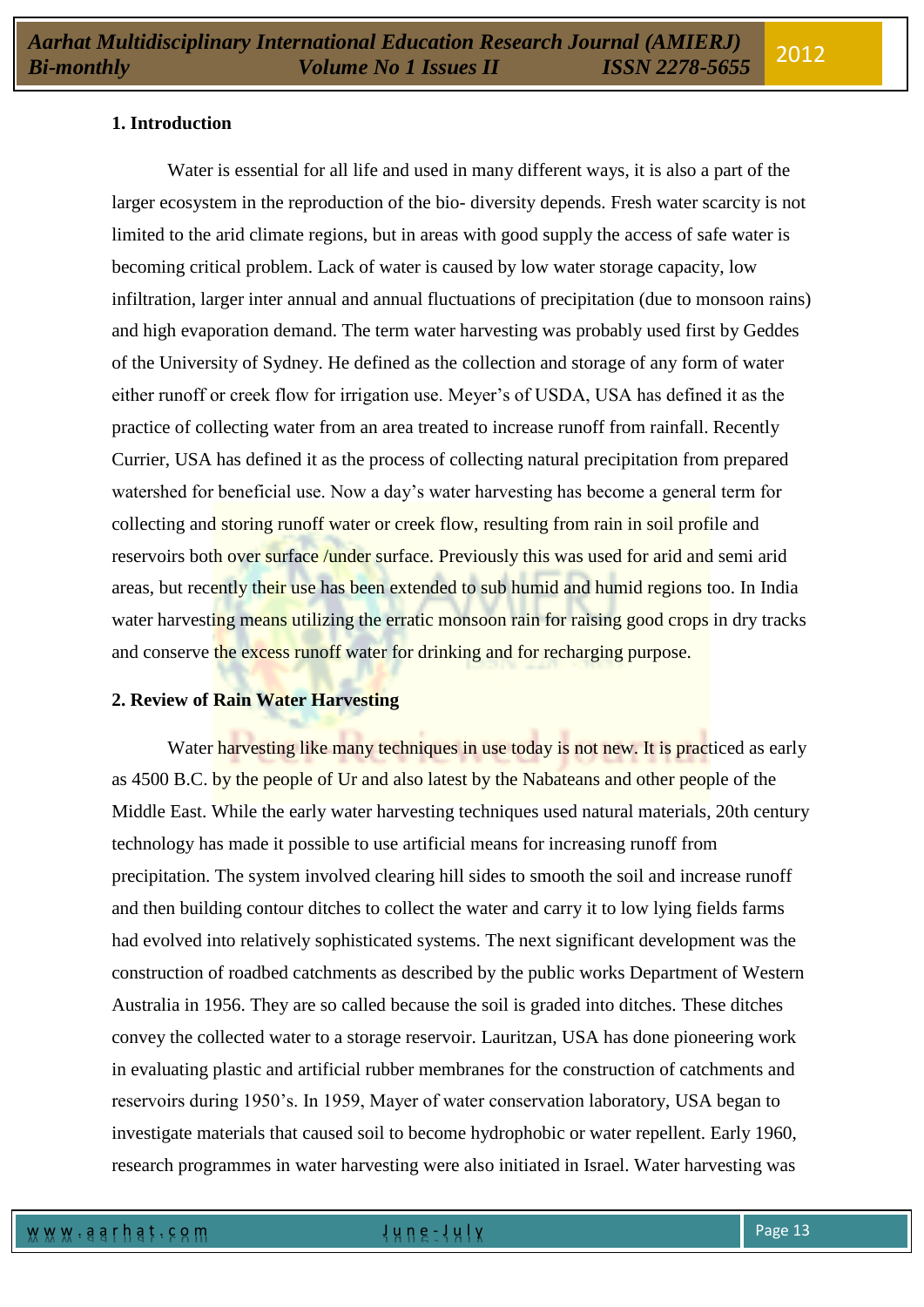practiced more than 1000 years back in South India, by way of construction of irrigation tank, over tanks, temple tanks, farm ponds etc, but the research in India on this subject is of recent one. Work is taken up at ICRISAT, Hyderabad, Central arid Zone Research Institute Jodhpur, Central Research Institute for dry land Agriculture (CRIDA), Hyderabad, State Agricultural Universities and other dry land research centres throughout India. In Pakistan, in the mountainous and dry province of Balukhistan, bunds are constructed across the slopes to force the runoff to infiltrate. In China, with its vast population is actively promoting rain and stream water harvesting. One very old but still common flood diversion technique is called 'Warping' (harvesting water as well as sediment). When water harvesting technique are used for runoff farming, the storage reservoir will be soil itself, but when the water is to be used for livestock, supplementary irrigation or human consumption, a storage facility of some kind will have to be produced. In countries where land is abundant, water harvesting involves; harvesting or reaping the entire rainwater, store it and utilize it for various purposes. In India, it is not possible to use the land area only to harvest water and hence water harvesting means use the rain water at the place where it falls to the maximum and the excess water is collected and again reused in the same area. Therefore the meaning of water harvesting is different in different area/ countries. The methods explained above are used for both agriculture and to increase the ground water availability. The water harvesting for household and for recharging purposes are also in existence for long years in the world. During rainy days, the people in the villages used to collect the roof water in the vessels and use the same for household purposes including drinking. In South East Asian countries people used to collect the roof water ( thatched roof by providing gutters) by placing 4 big earthen drums in 4 corners of their houses. They use this water for all household purposes and if it is exhausted only they will go for well water. The main building of the Agricultural College at Coimbatore was constructed 100 years ago and they have collected all the roof water by pipes and stored in a big underground masonry storage tanks by the sides of the building. This rainwater is used for all labs, which require pure and good quality of water. In the same way the rainwater falling on the terrace in all the building constructed subsequently are collected and stored in the underground masonry tanks Even the surface water flowing in the Nalla's in the campus are also diverted by providing obstructions, to the open wells to recharge ground water. Hence Rainwater harvesting is as old as civilization and practiced continuously in different ways for different purposes in the world the only thing is that it has not been done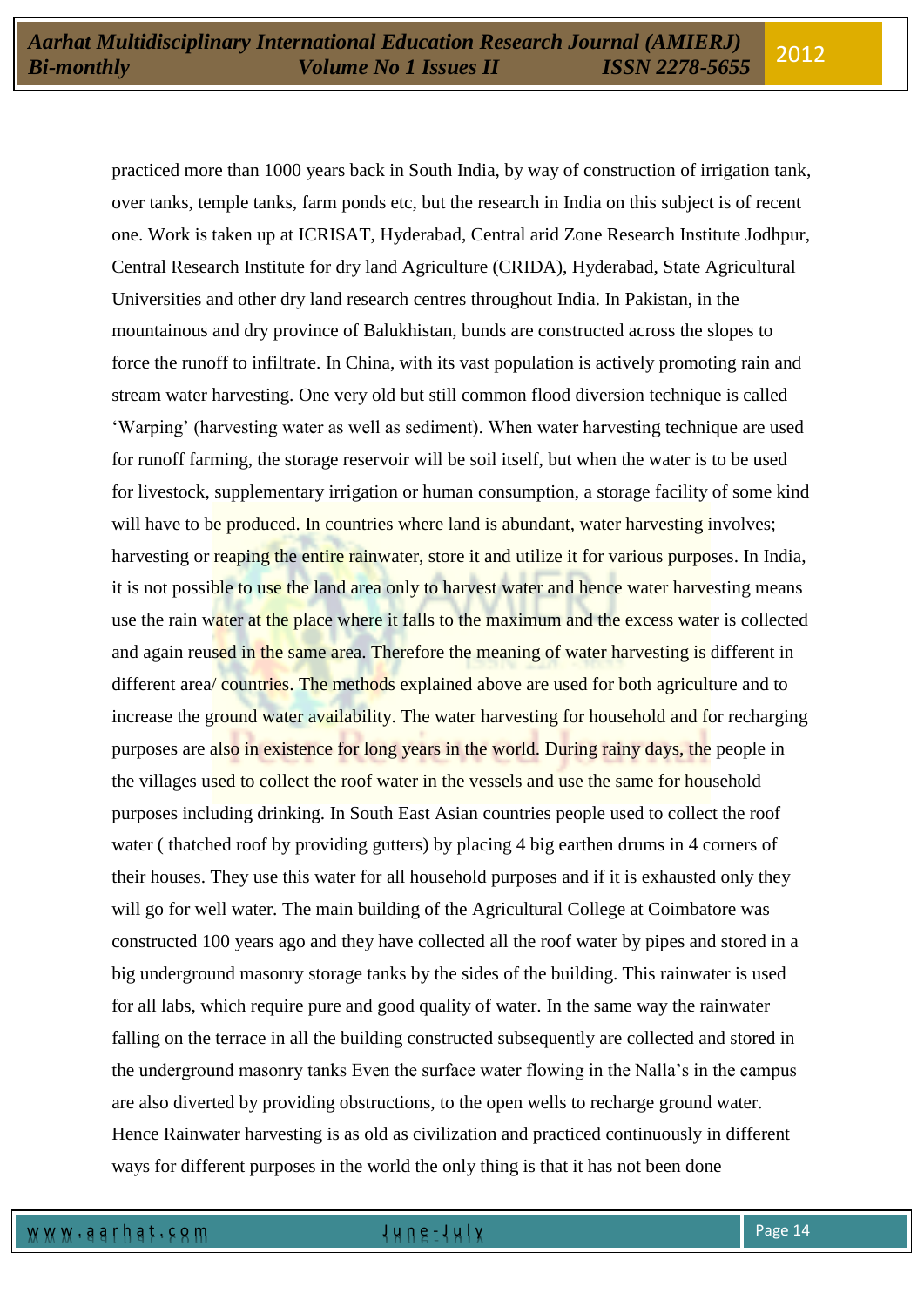systematically in all places. Need has come to harvest the rainwater including roof water to solve the water problems everywhere not only in the arid but also in the humid region.

# **3. Need for Rain Water Harvesting:**

Water is a becoming a scarce commodity and it is considered as a liquid gold in this part of the country. The demand of water is also increasing day by day not only for Agriculture, but also for household and Industrial purposes. It is estimated that water need for drinking and other municipal uses will be increased from 3.3 to7.00 MHm in 2020/25. Similarly the demand of water for industries will be increased by 4 fold i.e. from 3.0 to 12.00 MHm during this period at the same time more area should be brought under irrigation to feed the escalating population of the country, which also needs more water. But we are not going to get one litre more water than we get at present though the demand is alarming. The perennial rivers are becoming dry and ground water table is depleting in most of the areas. Country is facing floods and drought in the many states. This is because, no concrete action was taken to conserve, harvest and manage the rain water efficiently. The rainfall is abundant in the India and also in a State. But it is not evenly distributed in all places. India being the monsoonic country, the rain falls only for 3 to 4 months in a year with high intensity, which results more runoff and soil erosion. Total rain occurs only in about 100 hours out of 8760 hours in a year. It also erratic and fails once in 3 or 4 years. This is very common in many parts of the country and State. and State.<br>**3. Why harvest rainwater?** 

This is perhaps one of the most frequently asked questions, as to why one should harvest rainwater. There are many reasons but following are some of the important ones.

- **1.** To arrest ground water decline and augment ground water table.
- 2. To beneficiate water quality in aquifers.
- 3. To conserve surface water runoff during monsoon.
- 4. To reduce soil erosion.
- 5. To inculcate a culture of water conservation.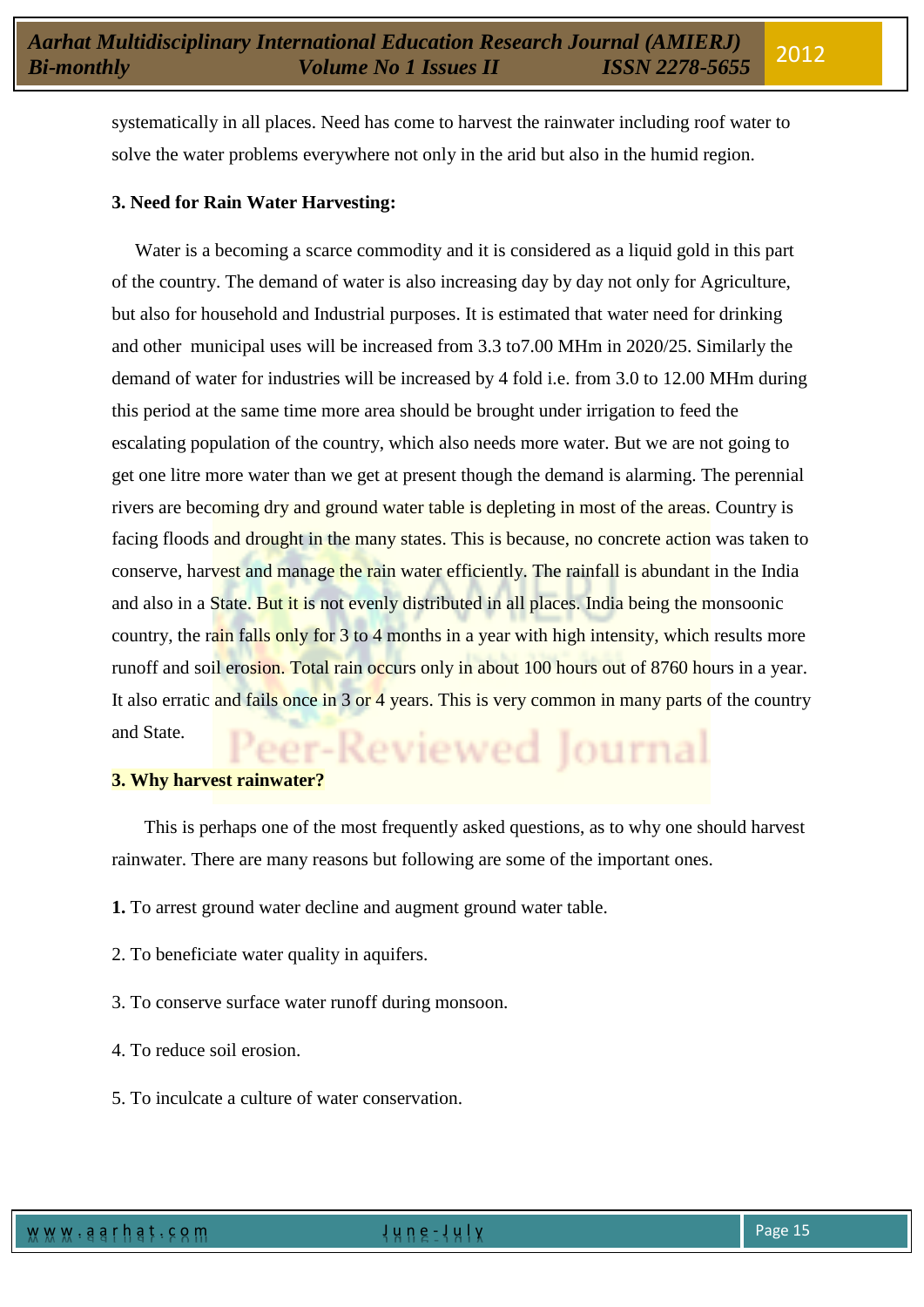### **4. How to harvest rainwater:**

Broadly there are two ways of harvesting rainwater:

a) Surface runoff harvesting. b) Roof top rainwater harvesting.

#### **5. Surface runoff harvesting:**

 In urban area rainwater flows away as surface runoff. This runoff could be caught and used for recharging aquifers by adopting appropriate methods.

#### **6. Roof top rainwater harvesting (RTRWH):**

It is a system of catching rainwater where it falls. In rooftop harvesting, the roof becomes the catchments, and the rainwater is collected from the roof of the house/building. It can either be stored in a tank or diverted to artificial recharge system. This method is less expensive and very effective and if implemented properly helps in augmenting the ground water level of the area.

# **7. Recharging ground water aquifers:**

 Ground water aquifers can be recharged by various kinds of structures to ensure percolation of rainwater in the ground instead of draining away from the surface. Commonly used recharging methods are:eviewed Iourna

| a) | Recharging of bore wells.     | b) | Recharging of dug wells. |
|----|-------------------------------|----|--------------------------|
| C) | Recharge pits.                | d) | Recharge Trenches.       |
| e) | Soak ways or Recharge Shafts. |    | Percolation Tanks.       |

## **9. Techniques of Rain Water Harvesting:**

The various rain water harvesting techniques can be broadly classified into following six categories.

- 1. Rooftop water harvesting. 2. Water harvesting for animal consumption.
- 3. Inter-row water harvesting. 4. Micro catchment water harvesting.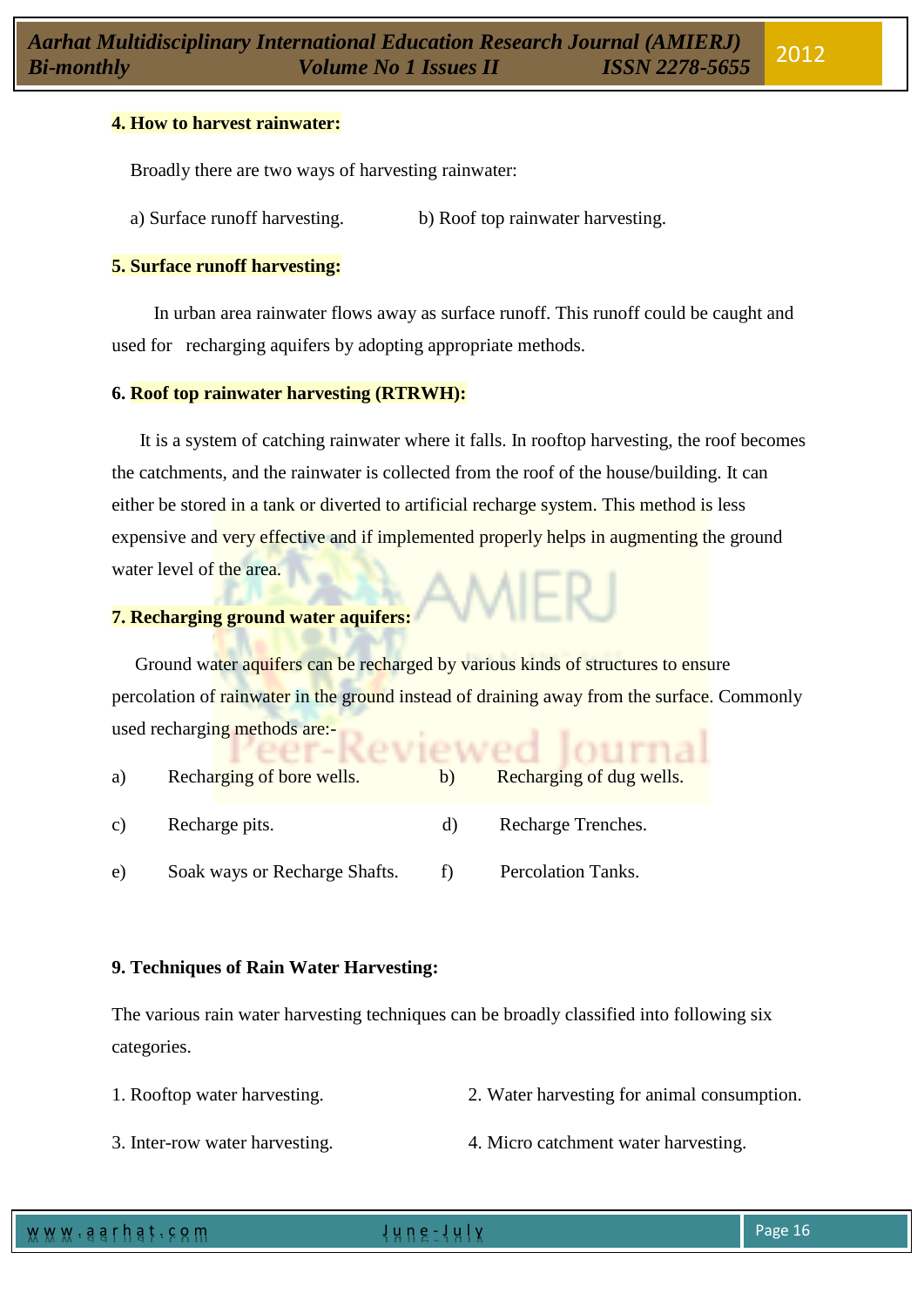5. Medium-sized catchment water harvesting. 6. Large catchment water harvesting.

Total water collection/recharge per bore well

Average rainfall  $(Say) = 780$  mm

Available for harvesting = 390 mm

( $\omega$  50%) after evaporation to harvest 10% of above = 39 mm (0.039 M)

Total water recharge for = 10,000 x 0.039 M = 10,000 Sq M = 3, 90,000 Liters

This water is available in one year (90 days of rains) per bore well assuming unpaved area around bore well.

4. Methods of Water Harvesting in Rural and Urban Areas

There are different / various system of water harvesting depending upon the source of water supply and places as classified below.

# **a) In situ Rainwater harvesting:**

| 1. Bunding and terracing.            | 2. Vegetative / stone contour barriers.       | 3. Contour trenching. |  |  |  |  |
|--------------------------------------|-----------------------------------------------|-----------------------|--|--|--|--|
| 4. Contour stone walls.              | 5. Contour farming.                           | 6. Micro catchments.  |  |  |  |  |
|                                      | 7. Tie ridging methods $C1 - 8$ . Farm ponds. |                       |  |  |  |  |
| b) Direct surface runoff harvesting: |                                               |                       |  |  |  |  |
| 1. Roof water collection             | 2. Dug out ponds / storage tanks              | 3. Tanks              |  |  |  |  |
| 4. Kundis                            | 5.Ooranis                                     | 6. Temple tanks       |  |  |  |  |
| 7. Diversion bunds                   | 8. Water spreading                            |                       |  |  |  |  |
| c) Stream flow / runoff harvesting   |                                               |                       |  |  |  |  |
| 1. Nalla bunding                     | 2. Gully control structure                    | $3.$ Check dams $-$   |  |  |  |  |
| <b>Temporary Permanent</b>           |                                               |                       |  |  |  |  |
| 4. Silt detention tanks              | 5. Percolation ponds                          |                       |  |  |  |  |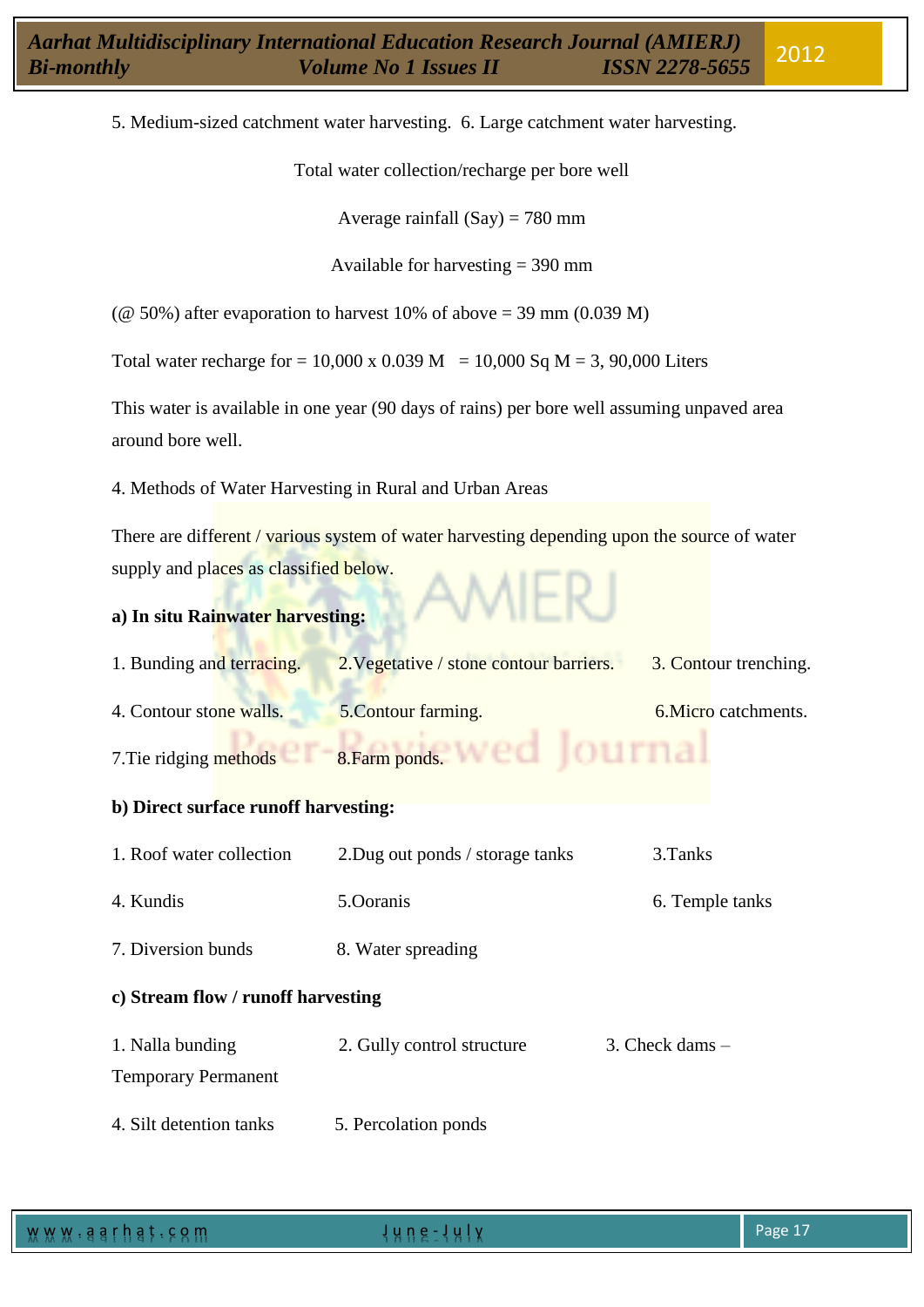### **d) Sub surface flow harvesting**

1. Sub surface dams. 2. Diaphragm dams

#### **e) Micro catchment's / watershed**

1. Inter terrace / inter plot water harvesting 2.Conservation bench terrace

#### **f) Runoff inducement by surface treatment**

1. Goaded catchments.

2.Use of cover materials – Aluminum foils, Plastic sheet, betonies, Rubber, etc

3. Using chemicals for water proofing, water repellent etc. to get more runoff water

Rain water harvesting system for village community

This system is designed for the village community situated in locality where there is scarcity of water. The annual rainfall is 650 mm per year. The water is supplied by panchayat/local authority alternate day. In case of summer season the water is supplied by tankers. So it is proposed to conserve the rain water by allowing it to percolate so as to meet underground water. It is proposed to conserve rain water collected on top of every house and common rain water harvesting system is designed for group of 10 houses having approximate area of 70 m2 each.

Estimate for rain water harvesting system for village community

| Area of group of houses: 700 m2,                                                               | Perimeter: 340 m,                               | Average annual |  |  |  |
|------------------------------------------------------------------------------------------------|-------------------------------------------------|----------------|--|--|--|
| rainfall: 650 mm                                                                               |                                                 |                |  |  |  |
| Coefficient of runoff: 0.8,<br>m <sub>3</sub>                                                  | Quantity of water to be harvested per year: 364 |                |  |  |  |
| Requirement of soak pit: 3 m x 3 m x 2 m                                                       |                                                 |                |  |  |  |
| I) Cost of excavation: $18 \text{ m}3 \times \text{Rs}.60/- = \text{Rs}.1080/-$                |                                                 |                |  |  |  |
| II) Cost of material for filling of soak pit. A. 75 mm to 100 mm size aggregate = Rs. $2500/-$ |                                                 |                |  |  |  |
| B. 15 mm to 25 mm size aggregate = Rs. 2500/-                                                  |                                                 |                |  |  |  |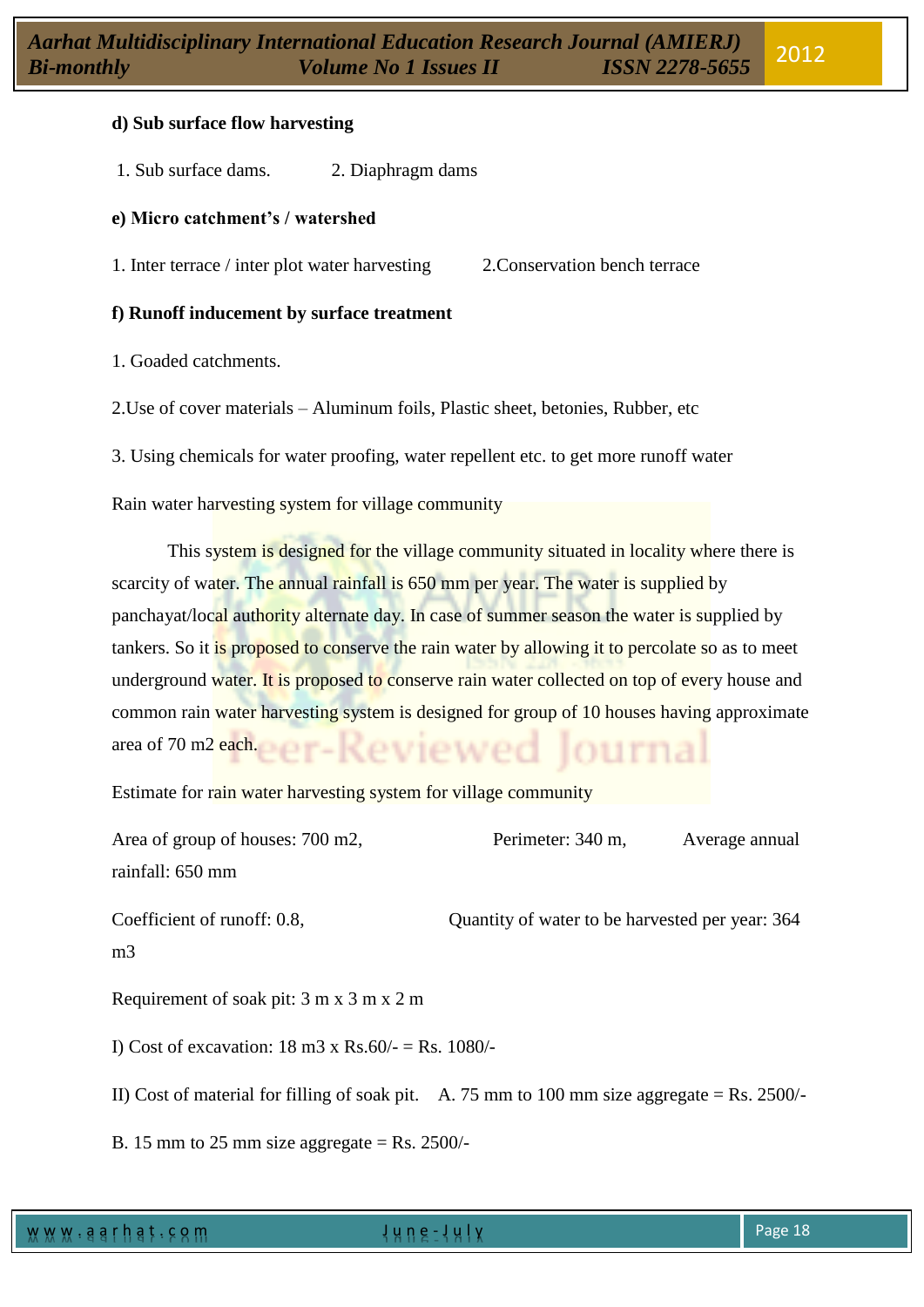C. Sand = Rs.  $2000/-$ 

Causes of Fall In Ground Water Levels

• Over exploitation or excessive pumpage either locally or over large areas to meet increasing water demands.

• Non-availability of other sources of water. Therefore, sole dependence is on ground water.

• Unreliability of municipal water supplies both in terms of quantity and timings, driving people to their own sources.

• Disuse of ancient means of water conservation like village ponds, baolis, percolation tanks and

Therefore, higher pressure on ground water development.

Effects Of Over Exploitation of Ground Water Resources

- Drastic fall in water levels in some area. Drying up wells/ borewells.
- quality.
- Ingress of sea water in coastal areas.

Proposed Policy Measures For Rain Water Harvesting

• Provides at least one roof-top rain water harvesting structure for every house/plot in urban areas.

• Revive/ rehabilitation all village ponds.

• Subject to technical feasibility, provides at least one check dam / KT weir / Sub- surface dyke in each streamlet with catchments of 1 to 3 sq. km.

• Provide all drinking water wells with a recharge structure.

• Ban construction of irrigation wells / tubewells within a distance of 200 m or less (depending on scientific criteria) of the drinking water supply well.

8. Objective of Rain Water Harvesting

- 
- Enhanced use of energy. Deterioration in ground water

burnal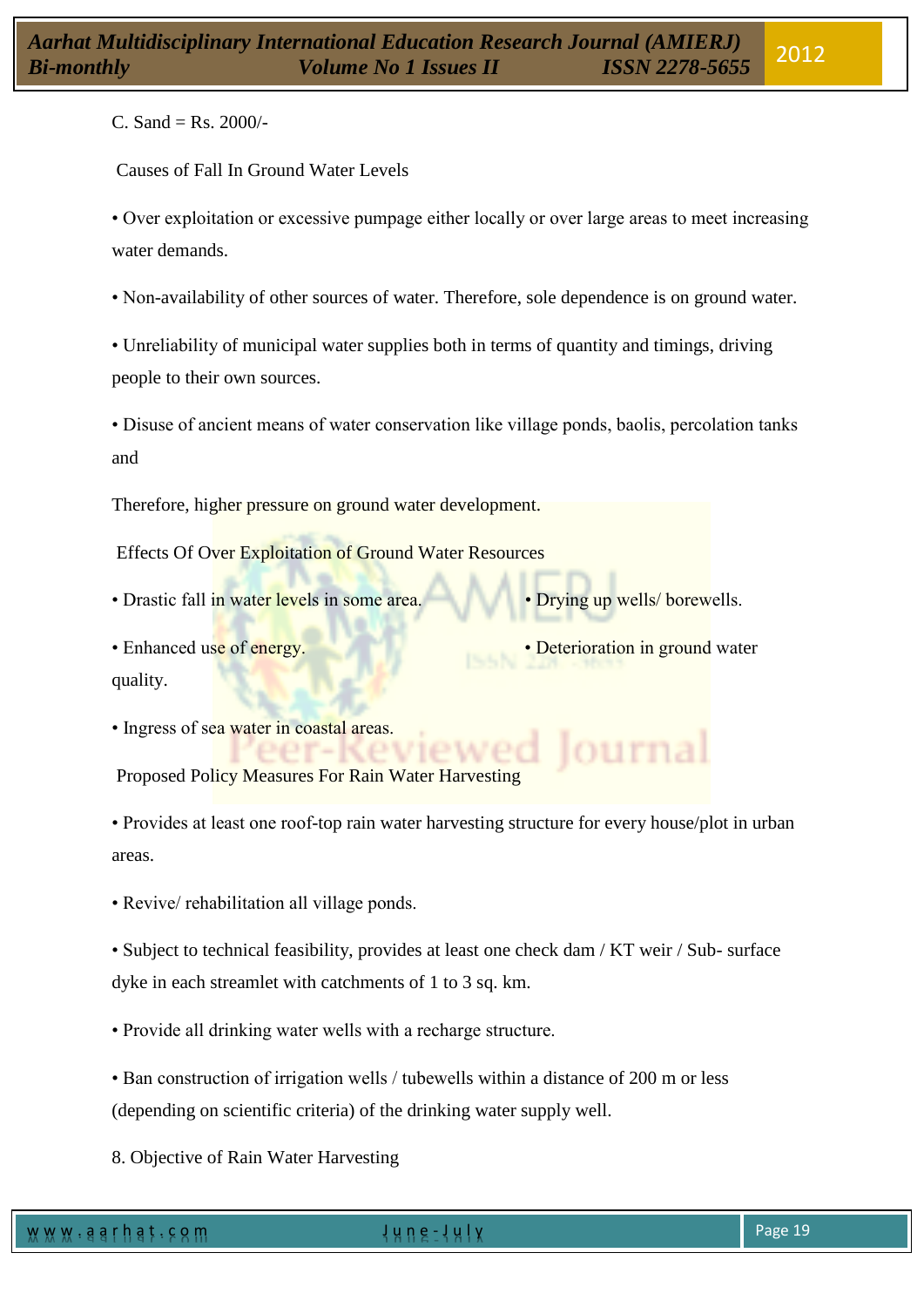- To Store excess water for use at subsequent times.
- To improve physical and chemical quality of ground water.
- To Reduced storm water runoff and soil erosion.
- To recycle urban and industrial wastewater etc.
- To rehabilitate the existing traditional water harvesting structure

• With minor scientific modifications and redesigning, convert the traditional water harvesting structure into ground water recharge facilities.

• To Use the existing defunct wells and bore wells after cleaning and also the operational wells as recharge structures.

## **9. Methodology**

 **S**econdary data and Primary is used for analysing the Rain Water harvesting in Gadag district by simple analytical method. Rainfall and Sample Study has taken for study.

ISSN 2387-3653

# **STYDY AREA**

Gadag district came into existence on 1<sup>st</sup> November 1997. The new district comprises five taluka Viz., Gadag, Nargund, Ron, Shirahatti, and Mundargi. Gadag district is located in northern parts of Karnataka and situated in between 15 15 north to 15 45 northern latitudes and 75 20 east to 75 47 eastern longitudes. It is bounded by Koppal district on east, Bagalkot district on north, Haveri district on south and Dharwad district on west. The district for administratively dived into 5 talukas and 337 villages. It consist of 3 town municipalities, 5 town panchayaths and 11 hob lies.

 The district falls in the semi-arid tracts of Karnataka. The annual rainfall is generally less than 75.0 cm. It lies to the east of the Western Ghats in the rain-shadow region. Hence receives low rainfall and generally drought prone and it is a part of Krishna major basin the district drained by two main rivers namely Malaprabha and Tungabhadra. Malaprabha along with its tributary Bennihalla drains northern parts and two rivers join at Ron taluk. The Malaprabha and Tungabhadra sub basins have the area of 2768 sq km and 1889.2 sq km respectively.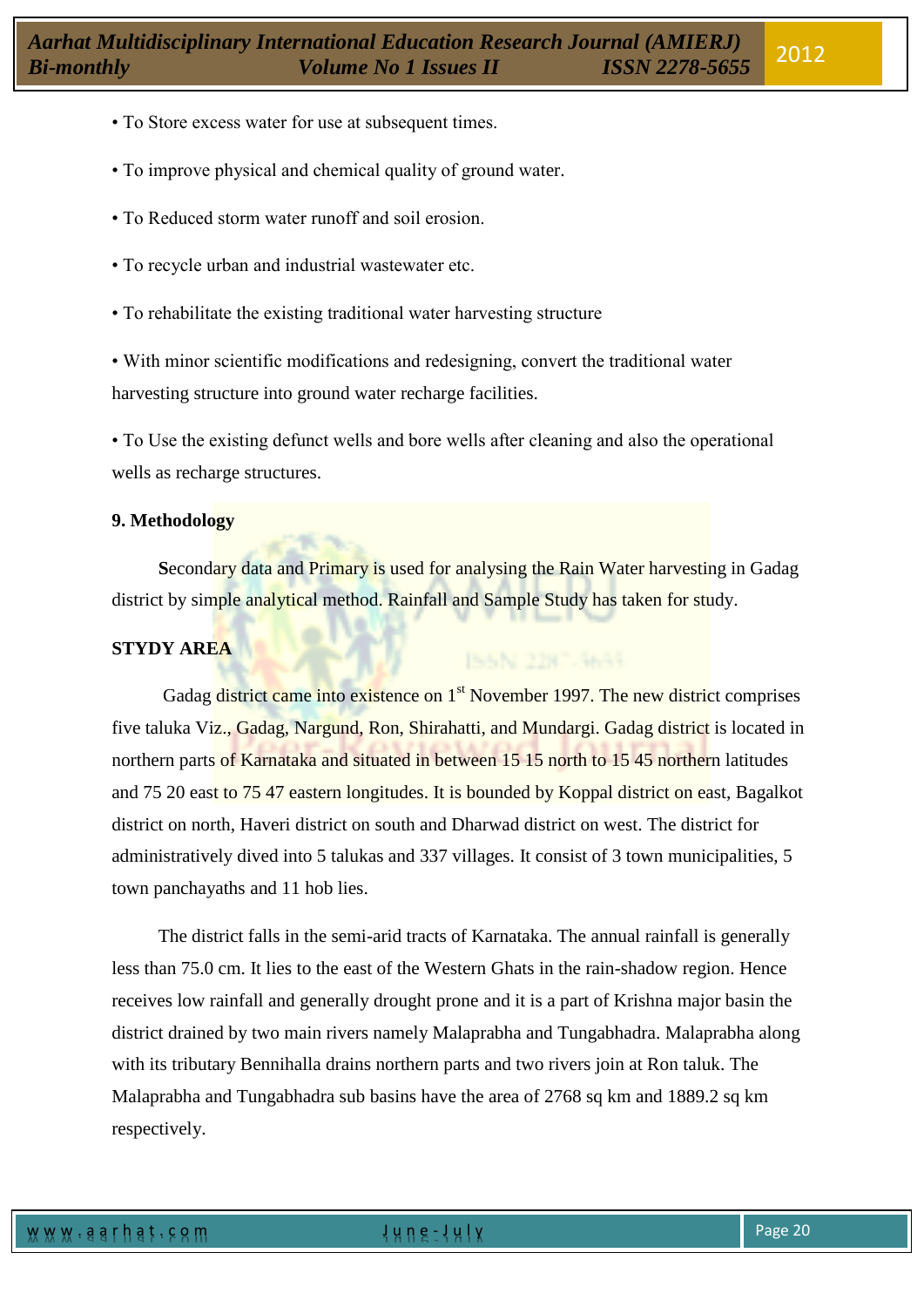

Fig. 1

# **RAINFALL AND CLIMATE**

 The district falls under semi-arid tract of the state and it is categorized as drought prone. And normal rainfall is 61.3 cm. The north-east monsoon contributes nearly 24.8% and prevails from October to mid December. And about 54.7% precipitation takes place during south-west monsoon period from June to September. And remaining 20.5% takes place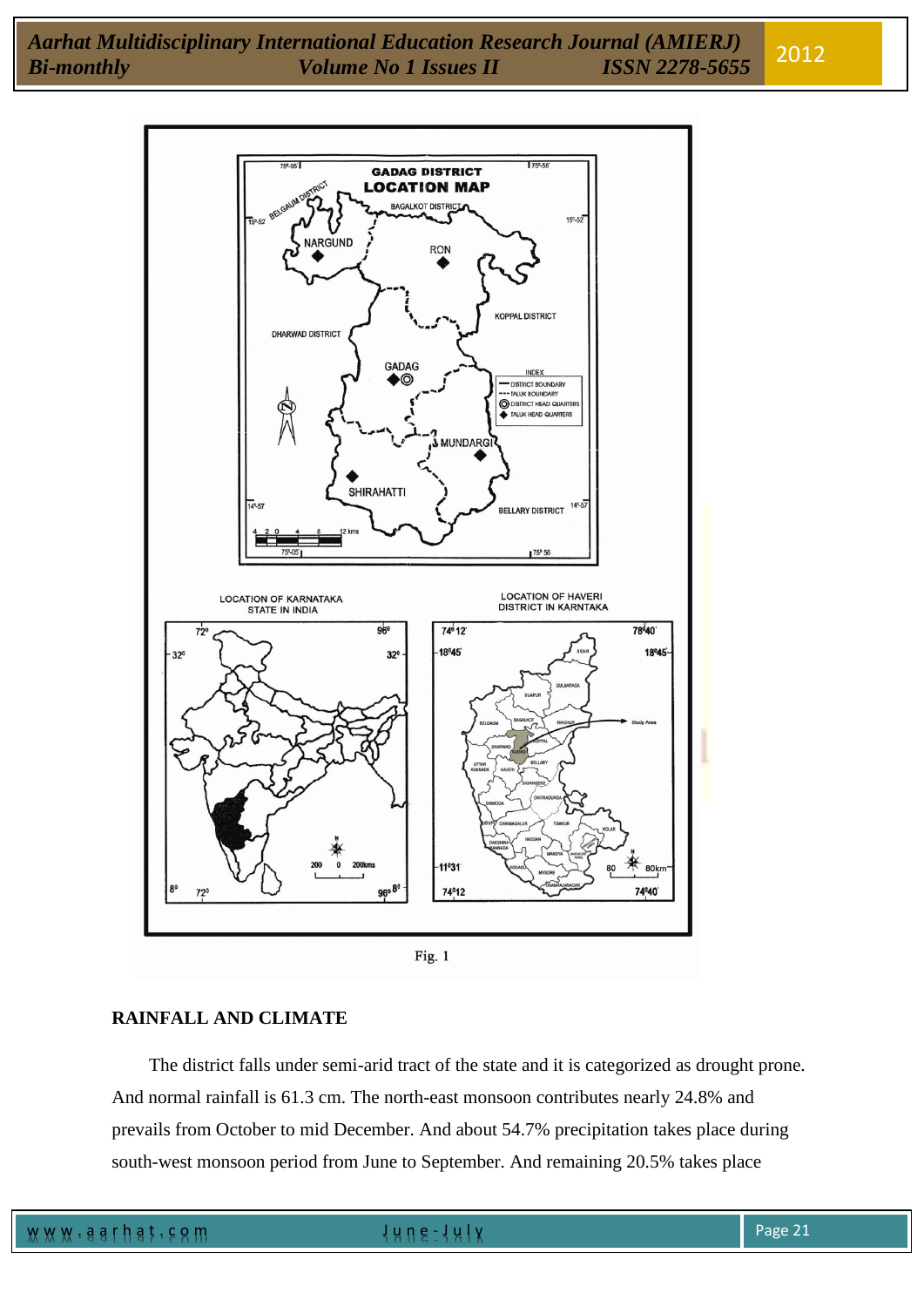during rest of the year. In the district from December to February month is winter season. During April to May temperature reach up to 42 0C and December And January temperature will go down up to 16 0C. The average standard deviation of rainfall in the districts is abo9ut 14.6 cm. South West monsoon is dominant followed by north-east monsoon. In the district during 2007-08 about 80% area is net irrigated, about 7% of the area is covered by forest and net sown area is about 83% of geographical area**. LAND USE**:

|            | Geo-      | Forest        | Cultiv | <b>Barren</b> | Permanent | Net area | Area  | sown |
|------------|-----------|---------------|--------|---------------|-----------|----------|-------|------|
|            | graphical |               | able   | current       | Pasture   | sown     | more  | than |
|            | Area      |               | waste  |               |           |          | once  |      |
| Gadag      | 109751    | 1749          | 291    | 18302         | 1054      | 85004    | 15366 |      |
| Mundargi   | 88398     | 17646         | 163    | 8126          | 280       | 57031    |       |      |
| Naragund   | 43562     |               |        | 2996          | 52        | 36205    | 1003  |      |
| Ron        | 129091    | 276           | 370    | - 55          | 428       | 120588   | 3701  |      |
| Shirhattia | 94913     | 12943<br>n an | 186    | 388           | 778       | 74368    | 15984 |      |
| Total      | 465715    | 32614         | 1010   | 29812         | 2592      | 373196   | 36054 |      |

# **RAINFALL AND CLIMATE**

 The district falls under semi-arid tract of the state and it is categorized as draught prone. And normal rainfall is 613 mm. The north-east monsoon contributes nearly 24.8% and prevails from October to early December. And about 54.7% Precipitation takes place during south-west monsoon period from June to September. And remaining 20.5% takes place during rest of the year. In the district from December to February month is winter season. During April to May temperature reaches up to 42\*C and December and January temperature will go down to 16<sup>\*</sup>C. The standard deviation of rainfall in the district varies from 1.3 to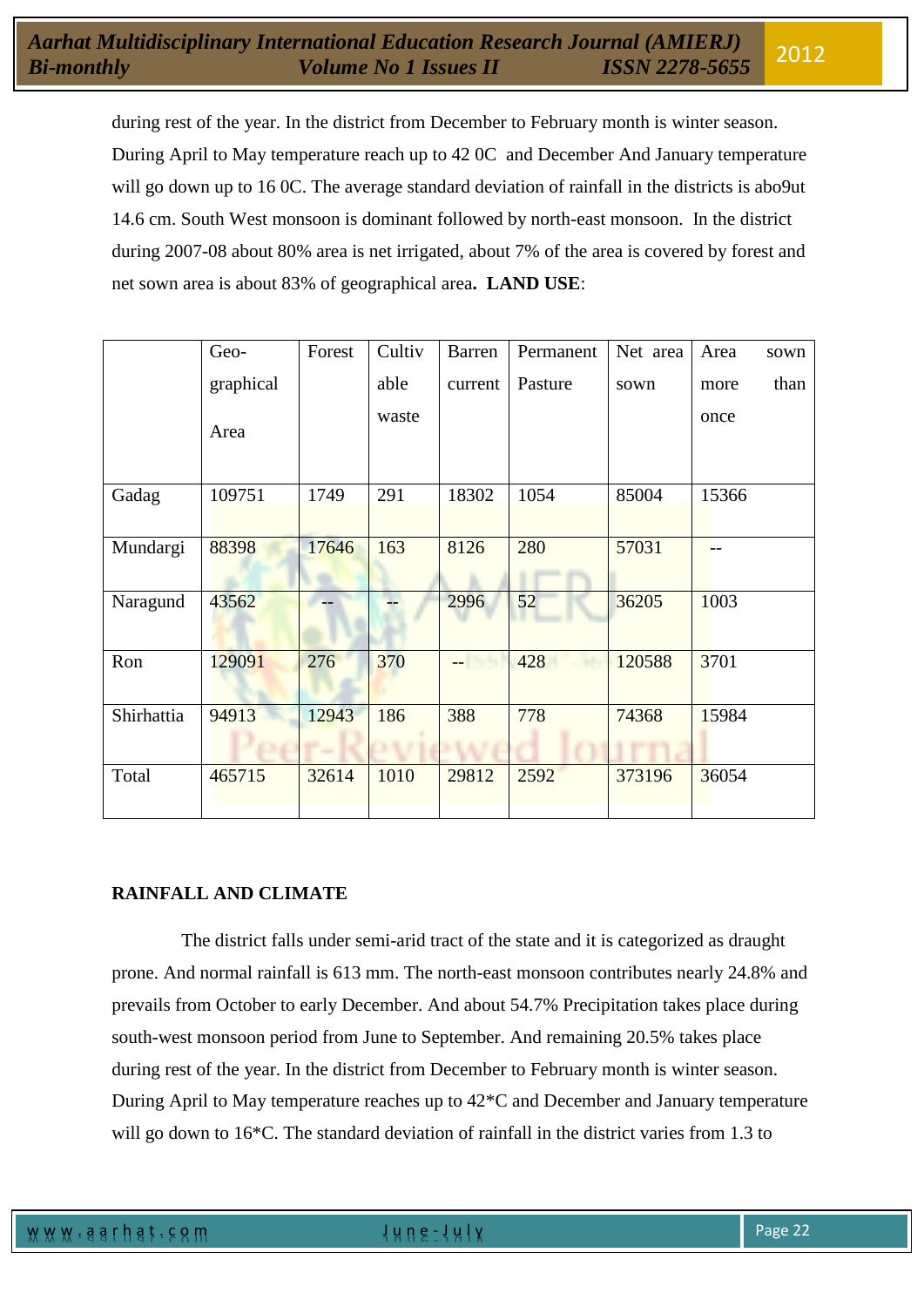263.5mm from the west to east. The average standard deviation for the district is about 146mm. south-west monsoon is dominant followed by north-east monsoon.

| Taluks     | Working        | Actual rainy | Normal rain | rain<br>Actual | rainy<br>Normal |
|------------|----------------|--------------|-------------|----------------|-----------------|
|            | Rain Gauges    | days $(05)$  | fall in mm  | fall in mm     | days 1901-1970  |
| Gadag      | 3              | 55           | 665.7       | 773.7          | 46              |
| Mundargi   | 34             | 38           | 489.0       | 482.4          | 34              |
| Naragund   | 2              | 44           | 545.0       | 435.3          | 39              |
| Ron        | 3              | 43           | 613.1       | 680.8          | 42              |
| Sshirhatti | $\overline{4}$ | 48           | 748.9       | 673.5          | 55              |
| Total      | 16             | 46           | 612.3       | 609.1          | 43              |

## **Table-No-2 Taluka wise rainfall details of Gadag district, Karnataka**.

# **Do's and Don'ts**

Harvested rainwater is used for direct usage or for recharging aquifers. It is most important to ensure that the rainwater caught is free from pollutants. Following precautionary measures should be taken while harvesting rainwater:-

- 1. Roof or terraces uses for harvesting should be clean, free from dust, algal plants etc.
- 2. Roof should not be painted since most paints contain toxic substances and may peel off.
- 3. Do not store chemicals, rusting iron, manure or detergent on the roof.
- 4. Nesting of birds on the roof should be prevented.
- 5. Terraces should not be used for toilets either by human beings or by pets.
- 6. Provide gratings at mouth of each drainpipe on terraces to trap leaves debris and floating materials.
- 7. Provision of first rain separator should be made to flush off first rains.
- 8. Do not use polluted water to recharge ground water.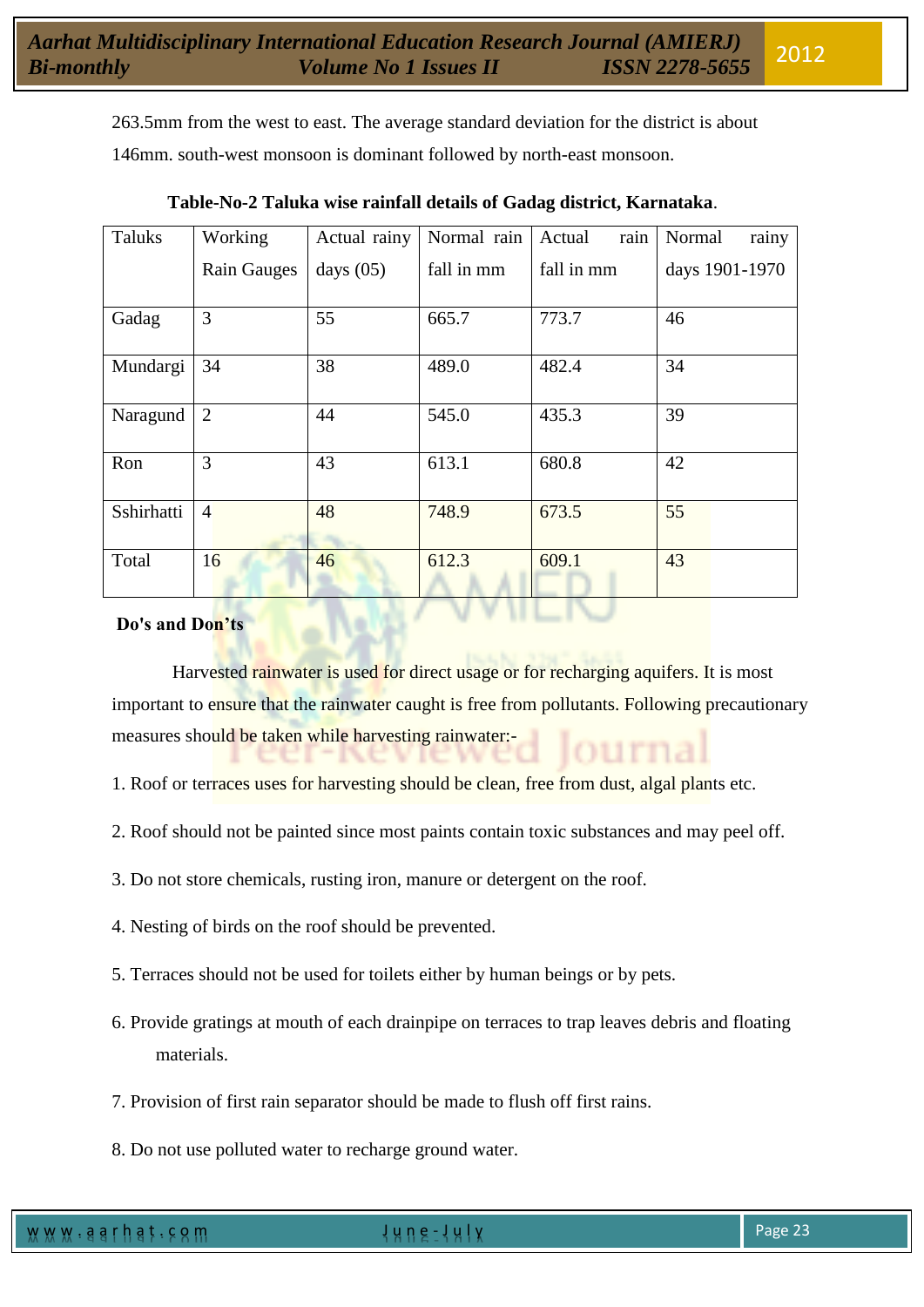- 9. Ground water should only be recharged by rainwater.
- 10. Before recharging, suitable arrangements of filtering should be provided.
- 11. Filter media should be cleaned before every monsoon season.
- 12. During rainy season, the whole system (roof catchment, pipes, screens, first flush, filters, and tanks) should be checked before and after each rain and preferably cleaned after every dry period exceeding a month.
- 13. At the end of the dry season and just before the first shower of rain is anticipated, the storage tank should be scrubbed and flushed off all sediments and debris.

#### **Conclusions**

Water is essential element of life. It is very important to make water everybody's business. It means a role for everybody with respect to water. Every household and community has to become involved in the provision of water and in the protection of water resources. Make water the subject of a people's movement. It means the empowerment of our Urban and Rural community, i.e., to manage their own affairs with the state playing a critical supportive role.

Irrespective of fast development in all fields of science there can be no substitute to water. Hence, it is necessary to opt for various water harvesting measures. It is the responsibility of government organization as well as individual to harvest each drop of water falling on earth surface. For this, it is necessary that each person collect the raindrops failing on his roof, plot, and farm and recharges it under ground. Further involving people will give the people greater ownership over the water project including watershed development, Soil and Water conservation and water harvesting will go a long way towards reducing misuse of government funds. It will also develop the ownership (own water supply by systems), they will also take good care of them. In this way it is possible to solve water problems facing the county in the 21st century.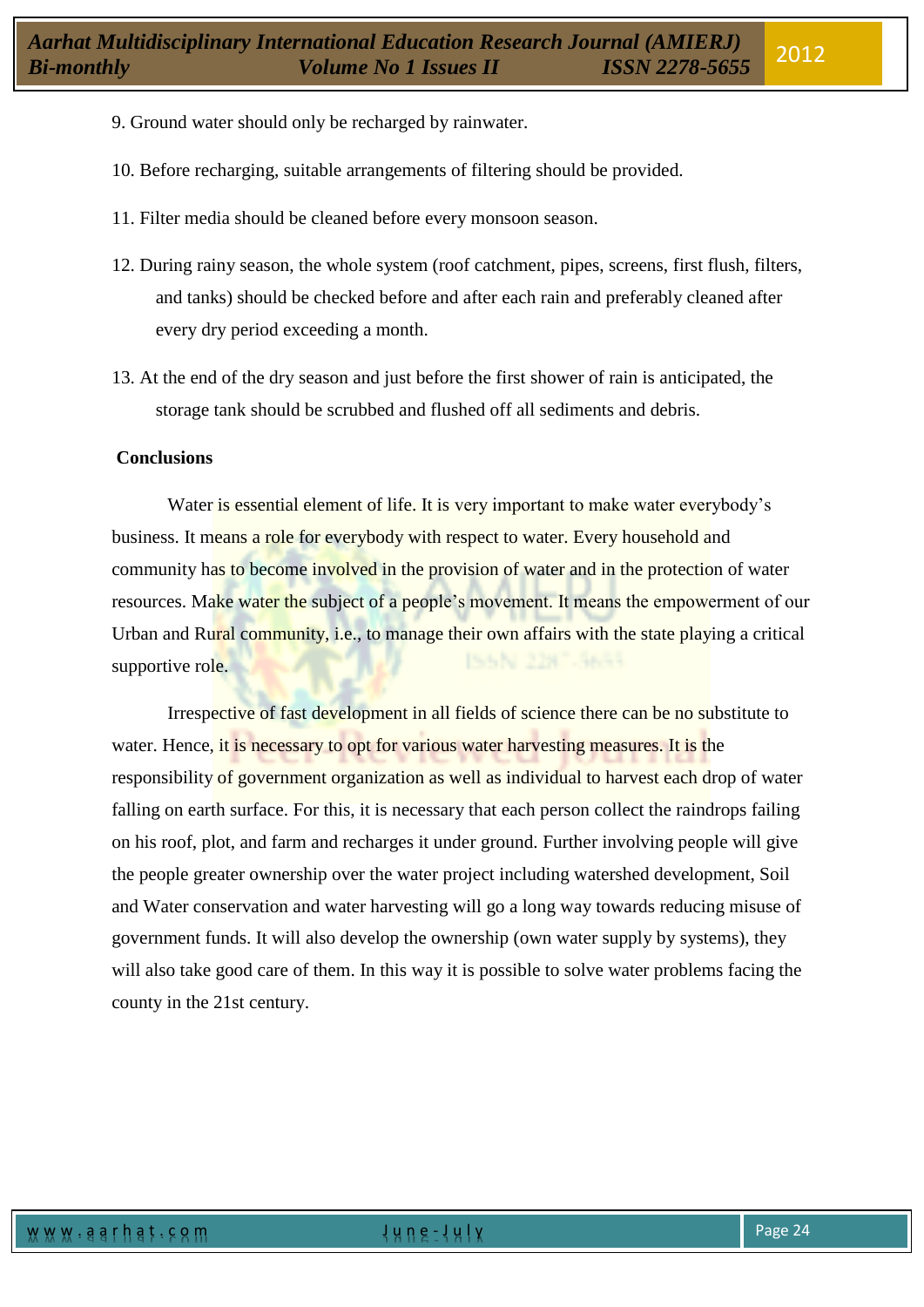**Mr.Totappa Angadi** Village : **Neeralagi** Tq &Disrct; Gadag Activity : Bore recharge



**Mr.Mahadevagouda Patil** Village Name : **Neeralagi** Tq: Disrcit : Gadag Activity : Bore recharge